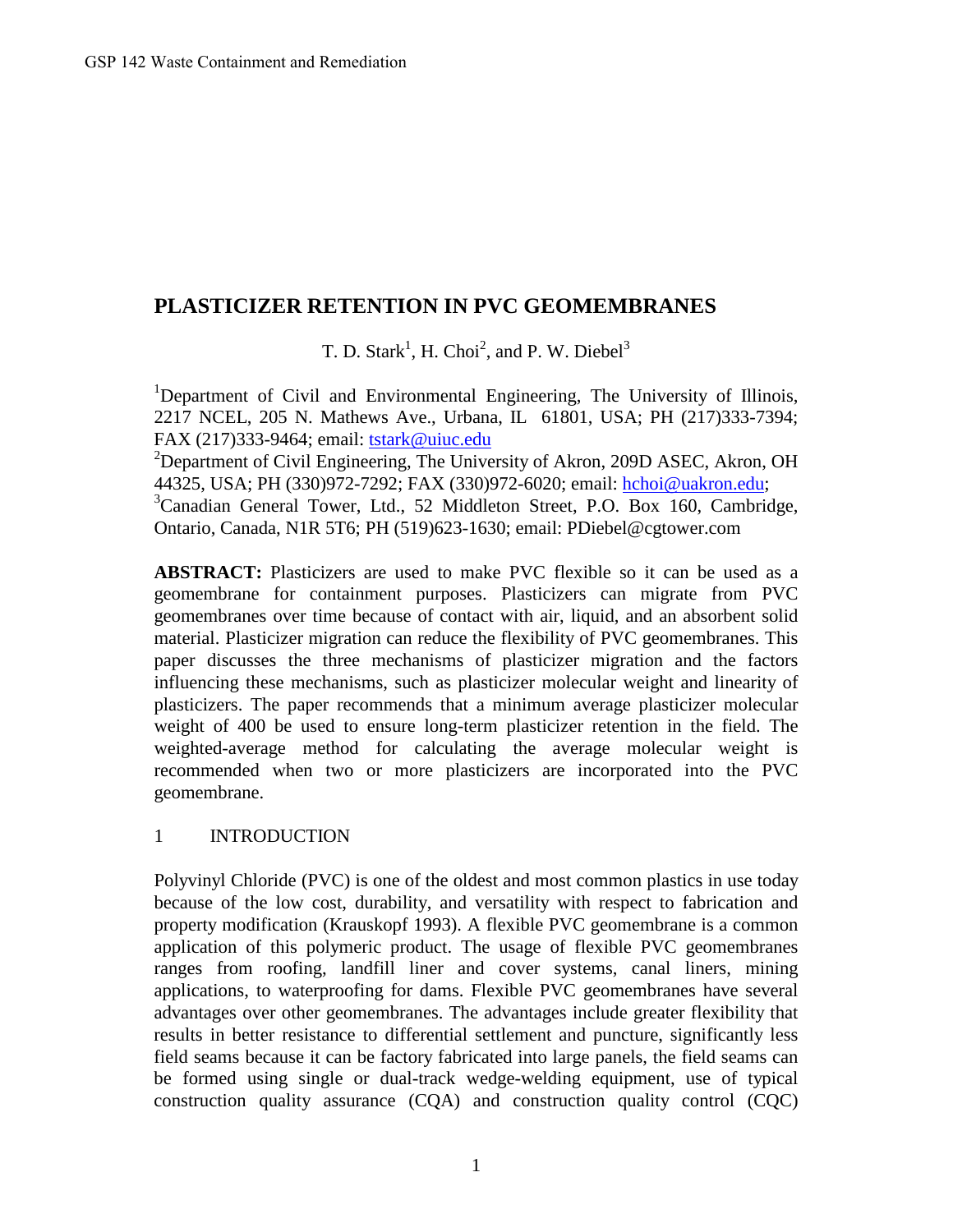procedures, if air channel testing of dual-track wedge-welding is used destructive seam testing can be reduced or eliminated (Stark *et al*. 2004; Thomas *et al*. 2003), smaller geomembrane wrinkles because of high interface strength and a low coefficient of thermal expansion, a larger allowable tensile strain, the lack of a yield point even at low temperatures, and high interface shear resistance (Hillman and Stark 2001) for slope stability.

Most PVC geomembranes contain plasticizers as an additive to increase the flexibility, softness, workability, pliability, and distensibility of the material. Plasticizers are typically a high boiling, organic liquid that reduces the glass temperature of the polymer where the polymer changes from brittle to flexible. Thus, the addition of plasticizer reduces the tensile strength and elastic modulus of PVC but increases the elongation at tensile failure at ambient temperature.

One of the limitations in using plasticized PVC in practice is the possibility of plasticizer migration over time for various service conditions. Plasticizers can be removed from PVC geomembranes by contact with air, liquid, and/or an absorbent solid material. Plasticizer loss reduces the flexibility of PVC geomembranes and in extreme cases results in noticeable shrinkage. In this paper, the mechanisms and factors influencing plasticizer retention are discussed and recommendations for selecting a suitable plasticizer are presented based on the average molecular weight of the plasticizer.

### 2 MECHANISMS AFFECTING PLASTICIZER RETENTION

### 2.1 Plasticizer retention in air

Volatile loss or evaporation of external plasticizers from PVC into the surrounding air is a common mechanism of plasticizer migration. Volatile loss from PVC is composed of two major transfer processes, which are: (1) diffusion from inside the geomembrane to the geomembrane surface and (2) evaporation from the geomembrane surface (Sears and Darby 1982; Wilson 1995).

The rate of diffusion is related to the plasticizer molecular structure and the permeability of the PVC geomembrane. The plasticizer molecular structure can be characterized by the molecular weight and linearity of the plasticizer. Shortly after manufacturing, highly plasticized PVC has a higher diffusion rate than lightly plasticized PVC. However, as the plasticizer is volatilized into air, the van der Waals forces among the PVC chains bring the polymer molecules closer together, which increases the tortuosity in the PVC geomembrane. The increased tortuosity results in a progressive reduction in the diffusion rate as the plasticizer content is lowered. Papakonstantinou and Papaspyrides (1994) experimentally show a linear relationship between plasticizer loss due to diffusion and the square root of time which is expressed as:

$$
\frac{M_t}{M_\infty} = 2\sqrt{\frac{Dt}{\pi l^2}}\tag{1}
$$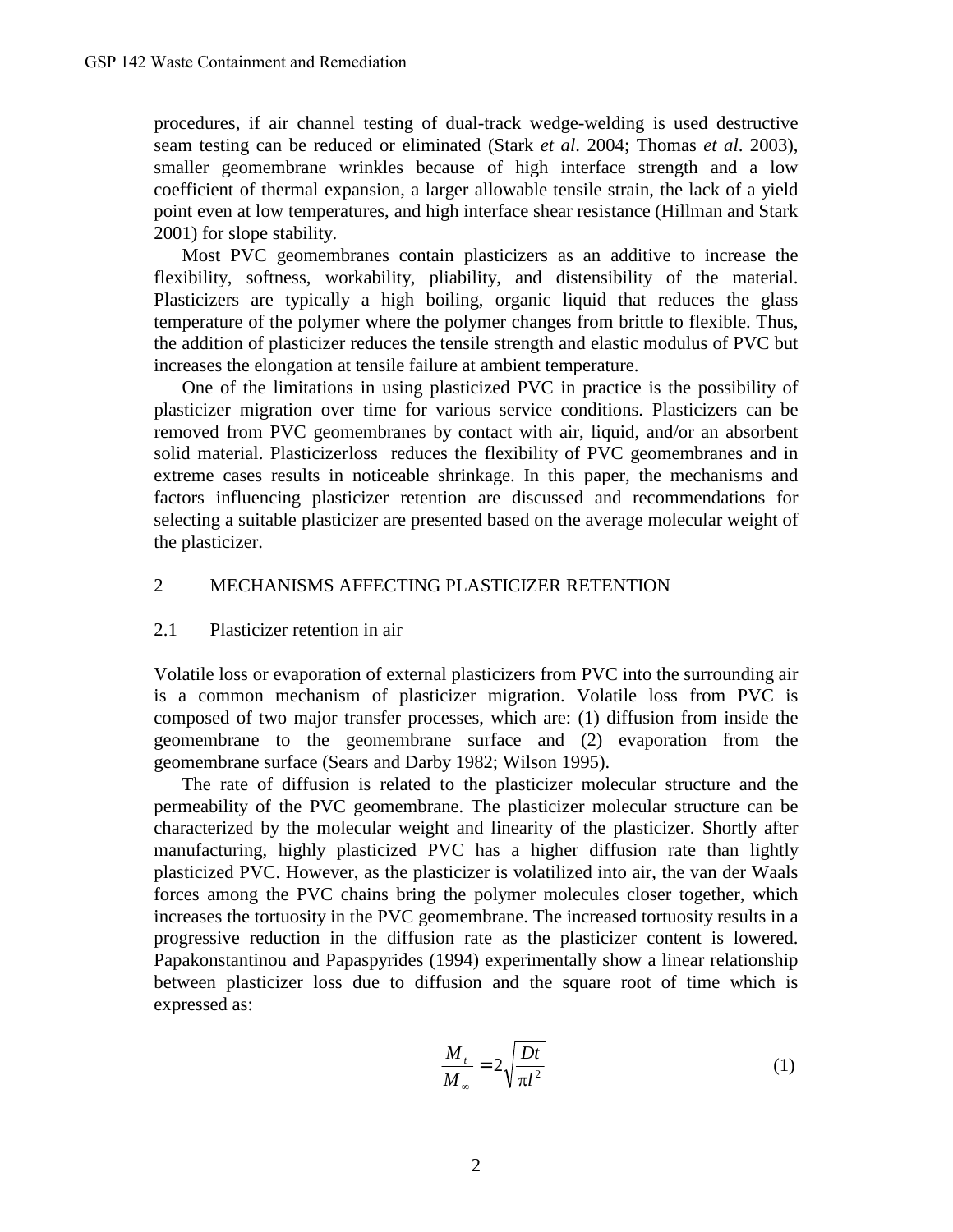where  $M_t$  is the amount of plasticizer loss at time t;  $M_\infty$  is the amount of plasticizer loss at equilibrium; *D* is the diffusion coefficient; *t* is the time; and *l* is the thickness of PVC. This relationship shows that the diffusion rate will decrease with time because of the increased tortuosity and the plasticizer will not continue to be removed at an increasing rate as suggested by Giroud and Tisinger (1993).

The evaporation rate in the second transfer process is a function of vapor pressure on the surface of the PVC geomembrane. When vapor pressure is a controlling factor for plasticizer loss, volatile plasticizer loss is directly proportional to time and independent of plasticizer concentration if the concentration is over the plasticization threshold (Sears and Darby 1982). In most applications, evaporation is usually the controlling factor for volatile loss, and thus plasticizer vapor pressure provides a good indicator of the rate of plasticizer loss from the PVC geomembrane under many service conditions (Wilson 1995).

The volatile loss of plasticizer from PVC membranes to the surrounding air plays an important role in outdoor roofing systems and in PVC geomembrane-lined pond systems without a protective soil cover (Bailey *et al*. 1997; Giroud and Tisinger 1993; Holzmann 1988; Orem and Sears 1979; Young and Kovach 1995). Even though a PVC geomembrane is covered with a protective soil layer, the volatile loss cannot be neglected if the protective soil contains little moisture and provides enough free air for evaporation, e.g., poorly compacted and dry gravel, which may provide enough free air for evaporation. To reduce the potential of evaporation, a finer grained soil should be used for the protective soil cover. If a moist fine grained soil is used for the protective cover, diffusion will likely be the main volatile loss mechanism and thus there will not be a significant amount of migration because diffusion decreases rapidly with time.

Krauskopf (1993) states that trimellitate plasticizers are significantly less volatile than phthalate plasticizers because an increase in the carbon number in the alkyl group, i.e., greater molecular weight, imparts significant reduction in plasticizer volatility. Many researchers (Giroud 1984; Mark and Gaylord 1964; Stepek and Daoust 1983; Wilson 1995) suggest that increasing the plasticizer molecular weight and/or decreasing the degree of branching of the plasticizer can reduce volatile loss from PVC. Table 1 provides a list of commonly used plasticizers along with their molecular weight, volatility loss, and water extraction. These data show the plasticizers most resistant to volatilization have higher molecular weights. The increased retention is caused by the greater difficulty for larger plasticizer molecules to diffuse from inside the sheet to the sheet surface especially as the tortuosity increases. The volatility loss is measured for 24 hours at a temperature of 87 °C over activated carbon. The water extraction is performed for 24 hours at a temperature of 50 °C. The detailed mechanism for water extraction is discussed in the following section.

### 2.2 Plasticizer retention in liquid

Plasticizer migration from plasticized PVC into liquids, such as water, oils, waxes, alcohols, and other agents, can be represented by two mechanisms. If the molecular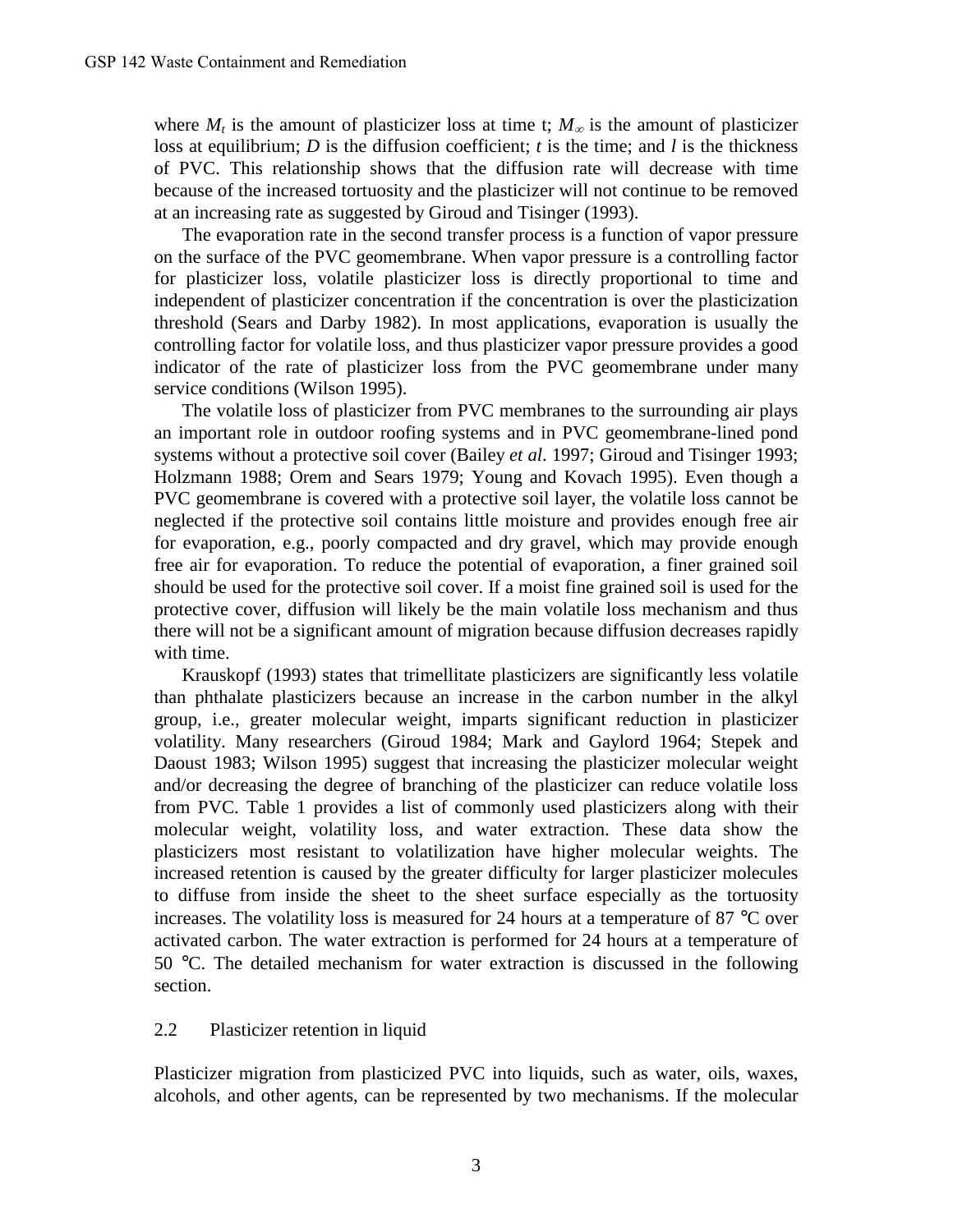size of the extractant liquid is small enough to penetrate into the PVC polymer structure, extraction of the plasticizer can occur. The major mechanism for this extraction is the extractant diffuses into the plasticized PVC, dissolves the plasticizers, and then diffuses together with the dissolved plasticizers out to the surface of the PVC (Nass and Heiberger 1986). In such a case, the factor controlling the migration process is the compatibility of the plasticizer and extractant and the compatibility of the PVC resin and extractant. At a higher level of initial plasticizer concentration, the extraction can be faster and more extensive if the extractant can diffuse into the PVC (Nass and Heiberger 1986).

|                                         |                                              |                 | Volatile          | Water                   |
|-----------------------------------------|----------------------------------------------|-----------------|-------------------|-------------------------|
|                                         |                                              |                 | loss <sup>2</sup> | extraction <sup>3</sup> |
| Group                                   | Plasticizer                                  | MW <sup>1</sup> | (% )              | (% )                    |
| Phathalic<br>acid esters                | Butyl benzyl phthalate                       | 312             | 7.7               | 0.09                    |
|                                         | Dimeth oxyethyl phthalate                    | 282             | 16.7              | 1.72                    |
|                                         | Dibutyl phthatate (DBP)                      | 278             | 44.0              | 0.25                    |
|                                         | Butyl octyl phthalate (BOP)                  | 334             | 9.5               | 0.04                    |
|                                         | Butyl isodecyl phthalate (BDP)               | 363             | 11.5              | 0.08                    |
|                                         | Diisooctyl phthalate (DIOP)                  | 391             | 4.3               | 0.03                    |
|                                         | Dicapryl phthalate (DCP)                     | 391             | 4.6               | 0.08                    |
|                                         | Di <sub>2</sub> - Ethylhexyl phthalate (DOP) | 390             | 4.5               | 0.01                    |
|                                         | n-Octyl n-decyl phthalate (ODP)              | 418             | 3.5               | 0.03                    |
|                                         | Diisodecyl phthalate (DIDP)                  | 446             | 1.8               | 0.02                    |
| Phosphoric<br>acid esters               | Triphenyl phosphate                          | 326             | 3.6               | 0.04                    |
|                                         | Cresyl diphenyl phosphate                    | 337             | 1.0               | 0.03                    |
|                                         | Tricresyl phosphate (TCP)                    | 368             | 1.1               | 0.02                    |
|                                         | 2-Ethylhexyl diphenyl phosphate              | 362             |                   |                         |
| Polyfunction<br>al fatty acid<br>esters | Diisobutyl adipate (DIBA)                    | 258             | 63.0              | 3.34                    |
|                                         | Tri(ethylene glycol) di-2-                   | 346             | 36.9              | 1.22                    |
|                                         | ethylbutyrate (DIBA)                         |                 |                   |                         |
|                                         | Dibutyl sebacate (DBS)                       | 314             |                   |                         |
|                                         | Diiooctyl sebacate (DOS)                     | 426             | 4.2               | 0.02                    |
|                                         | Butyl acetoxystearate                        | 398             | 5.4               | 0.55                    |
| Miscellaneou<br>s plasticizer           | Di(ethylene glycol) dibenzonate              | 314             | 5.5               | 0.28                    |
|                                         | 2,2,4-Trimethyl-1,3-pentanediol              | 286             | 23.7              | 2.83                    |
|                                         | diisobutyrate                                |                 |                   |                         |

Table 1. Properties of commonly used plasticizers (from Stepek and Daoust 1983)

<sup>1</sup> Plasticizer molecular weight

<sup>2</sup> Plasticizer 40% (67 phr) for 24 hrs at 87 °C

<sup>3</sup> Plasticizer 40% (67 phr) for 24 hrs at 50  $^{\circ}$ C

Conversely, if the molecular size of the extractant is too large to penetrate the PVC polymer structure, the extractant cannot dissolve the plasticizer. Thus, migration can only occur by the plasticizer molecules diffusing to the surface of the PVC and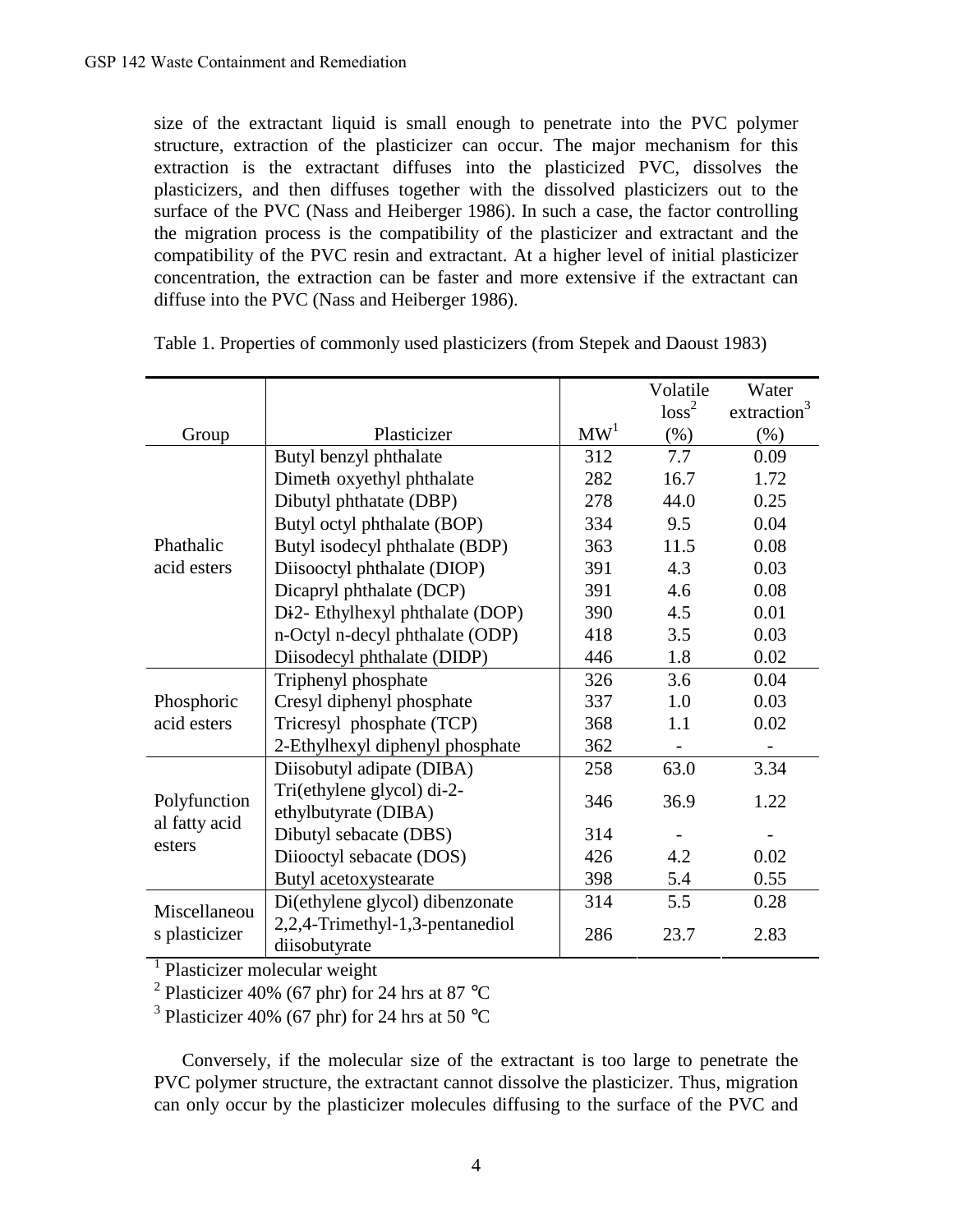then dissolving into the extractant or liquid. This phenomenon can occur in heavy oils such as paraffin oil and solvent refined lubricating oils as the extractant of which molecules are too large to penetrate the PVC (Kampouris 1975; Messadi *et al*. 1981). In this case, the diffusion coefficient of the plasticizer is the controlling factor on plasticizer retention, and plasticizer loss is a function of the molecular weight of the plasticizer because increasing the molecular weight deceases the diffusion potential as discussed previously. Also, the plasticizer loss is dependent on the plasticizer level in the PVC (Messadi *et al*. 1981).

Plasticizer migration from plasticized PVC into water is typically observed in a pond liner below the water line. Plasticizer migration can also occur in a landfill liner system if the PVC geomembrane is submerged by leachate. Table 1 shows typical plasticizers used in practice along with each molecular weight and water extraction loss.

### 2.3 Plasticizer retention adjacent to solid

Plasticizer migration from plasticized PVC into other polymeric materials has not been studied as extensively as plasticizer migration into air (i.e., volatile loss) and liquid. Plasticizers can migrate from plasticized PVC to any adjacent absorbent material if the resistance at the interface between two materials is not too high and if the plasticizer is more compatible with the receiving material (Nass and Heiberger 1986; Papakonstantinou and Papaspyrides 1994; Wilson 1995).

Papakonstantinou and Papaspyrides (1994) studied plasticizer migration for a system of PVC plasticized with DOP plasticizer and unplasticized PVC that represents a two-sided diffusion condition at a temperature of 64 °C. In this study, the relationship between the migration ratio and the square root of time is linear, and Fick's law can be used to describe the plasticizer migration phenomena from the plasticized PVC for short-time periods.

Wilson (1995) concludes that plasticizer structure plays a major role on plasticizer migration from plasticized PVC to other polymeric materials. Wilson (1995) also shows that increasing the plasticizer molecular weight and decreasing the linearity of plasticizer reduces the migration potential. The significance of molecular weight and linearity of plasticizers will be discussed subsequently.

The phenomenon of plasticizer migration from plasticized PVC into other polymeric materials needs to be considered and tested prior to being specified and used for a landfill liner and cover system. When a flexible PVC geomembrane is used together with drainage geocomposite, comprised of a geonet laminated with geotextiles, it is possible that plasticizer may migrate from the PVC geomembrane to the drainage geocomposite. In addition, when flexible PVC is used in a landfill cover system with a drainage geocomposite to minimize infiltration into the landfill, plasticizer also could migrate into this drainage geocomposite. The current polymers used in these materials are polar (mainly olefins) and thus are not susceptible to plasticizer migration.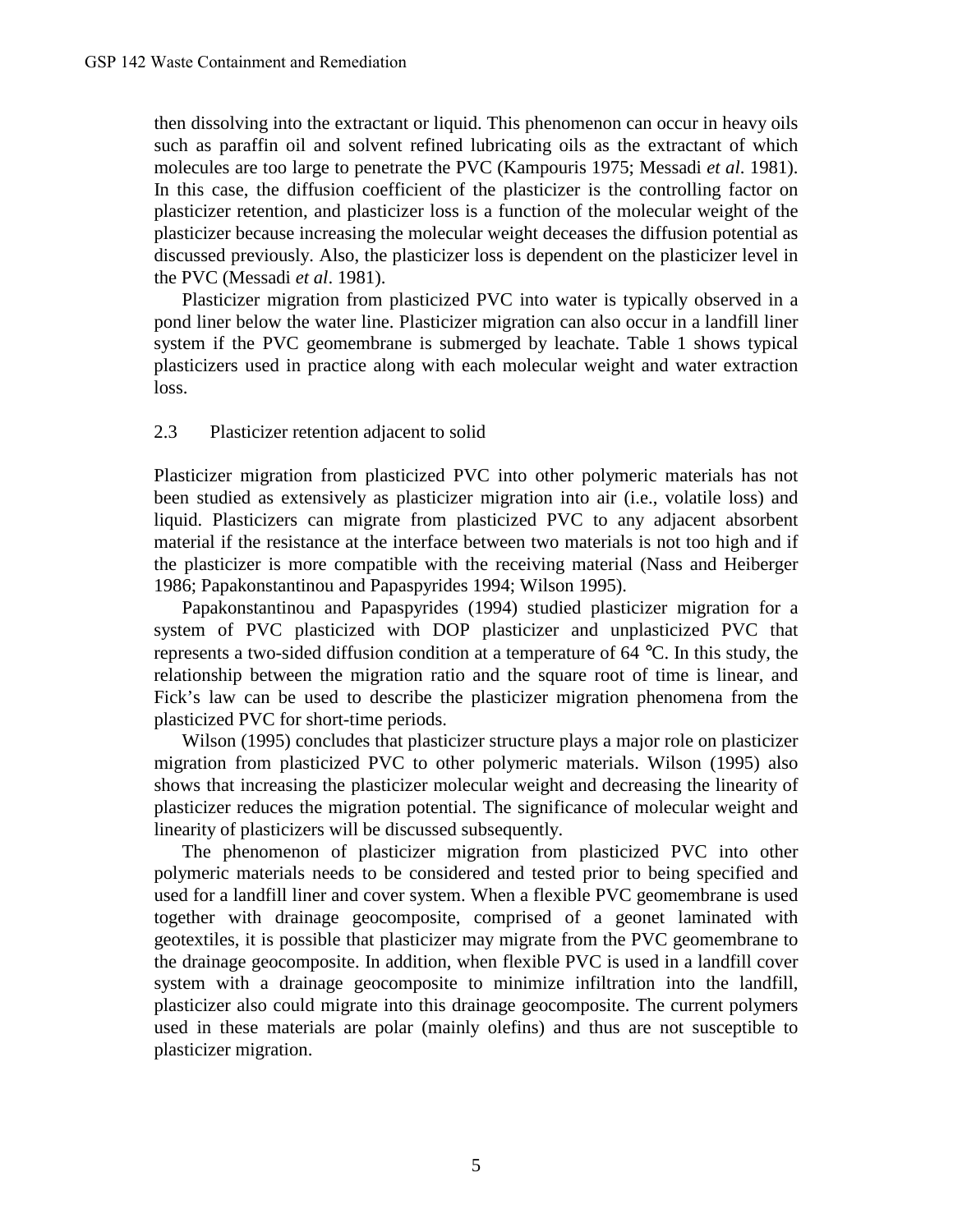### 3 FIELD OBSERVATIONS OF PLASTICIZER RETENTION

Many researchers (Fayoux *et al*. 1993; Giroud and Tisinger 1993; Hammond *et al*. 1993; Levin and Hammond 1990; Morrison and Comer 1995; Morrison and Starbuck 1984; Young and Kovach 1995) have investigated the mechanism, rate, and factors influencing plasticizer retention in PVC geomembranes.

Giroud and Tisinger (1993) summarize plasticizer retention in PVC geomembranes in the following three cases: canal liners in the Western U.S. (Morrison and Starbuck 1984), a landfill cover in Florida (Hammond *et al*. 1993; Levin and Hammond 1990), and evaporation ponds in the Sahara Desert (Giroud and Tisinger 1993). The case histories are used to develop a relationship between plasticizer loss ratio and exposure time for these three cases. The plasticizer loss ratio is defined by Giroud and Tisinger (1993) as the ratio of removed plasticizer mass to initial plasticizer massand is calculated using:

$$
P_{L} = \frac{C_{P0} - C_{P}}{C_{P0} (1 - C_{P})}
$$
 (2)

where  $C_{P0}$  and  $C_P$  are the initial and current plasticizer content by mass, respectively. Giroud and Tisinger (1993) gives the impression that plasticizer loss increases exponentially and will continue until all plasticizer is removed. As noted previously, this phenomenon does not occur in practice because as plasticizer migrates, the tortuosity increases which makes migration more difficult with time. Thus, each case is reviewed below to revise the relationships presented by Giroud and Tisinger (1993) and clarify the chemical behavior of PVC geomembranes.

The performance of 0.25 mm thick PVC geomembranes in canals in the Western U.S. was conducted by The U.S. Bureau of Reclamation (Morrison and Starbuck 1984). All of the PVC geomembranes were covered and protected by a soil layer and had an initial plasticizer content (*CP0*) between 31% and 40%. Giroud and Tisinger (1993) selected eight different canal locations that correspond to a service period ranging from 2 to 19 years and plotted the average plasticizer loss ratio with exposure time. The U.S. Bureau of Reclamation published laboratory test results and field observations for more than 30 years on the performance of PVC geomembrane canal liners (Morrison and Comer 1995). On the basis of these data, the relationship between the average plasticizer loss ratio and exposure time is reevaluated and the new relationships are shown as trend lines (1) and (2) in Figure 1. The trend line (1) in Figure 1 represents 0.25 mm thick PVC geomembranes above the water level. Although the PVC geomembranes used in these sites are fairly thin, i.e., 0.25 mm thick, the plasticizer loss ratio eventually becomes constant at around 55% after about 20 years of service time, which is in agreement with Giroud and Tisinger (1993). The plasticizer loss ratio is calculated using Equation (2).

The trend line (2) in Figure 1 shows the relationship between plasticizer loss ratio and exposure time for ten sites where 0.25 mm thick PVC geomembranes are placed below the water level. The plasticizer loss ratio eventually becomes constant at around 45% after about 20 years of service time, which does not agree with Giroud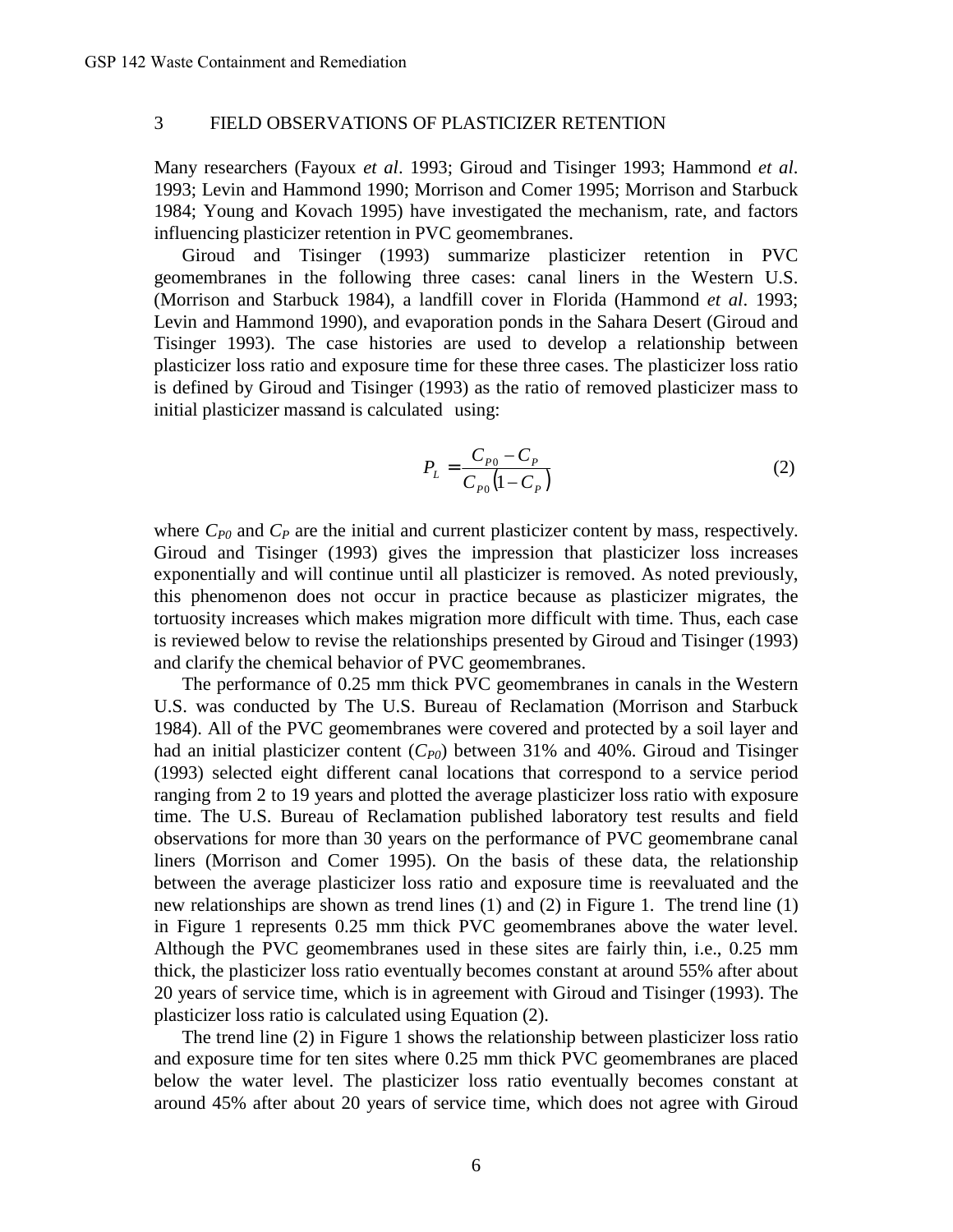and Tisinger (1993) in which the plasticizer loss ratio is still increasing instead of becoming constant after about twenty years.



Figure 1. Revised relationship between plasticizer loss ratio versus duration of exposure.

The PVC geomembrane samples obtained from within the water prism generally exhibit less plasticizer migration than those obtained above the water level. The rate of plasticizer loss shown as the trend lines (1) and (2) in Figure 1 is probably an upper bound because the thickness of PVC geomembranes in this case study is relatively thin compared to other PVC geomembrane applications. Morrison and Comer (1995) show the results of laboratory volatility tests that indicate plasticizer loss rates generally decrease with increasing PVC geomembrane thickness because it is more difficult for plasticizer to migrate from the center of the geomembrane to the edge where it can be lost.

Hammond *et al*. (1993) and Levin and Hammond (1990) review the performance of a PVC geomembrane used in a final cover system for the Dyer Boulevard Landfill in West Palm Beach, Florida. The PVC geomembrane was studied after five and nine years of service. A 0.5 mm thick PVC geomembrane was used as the barrier layer in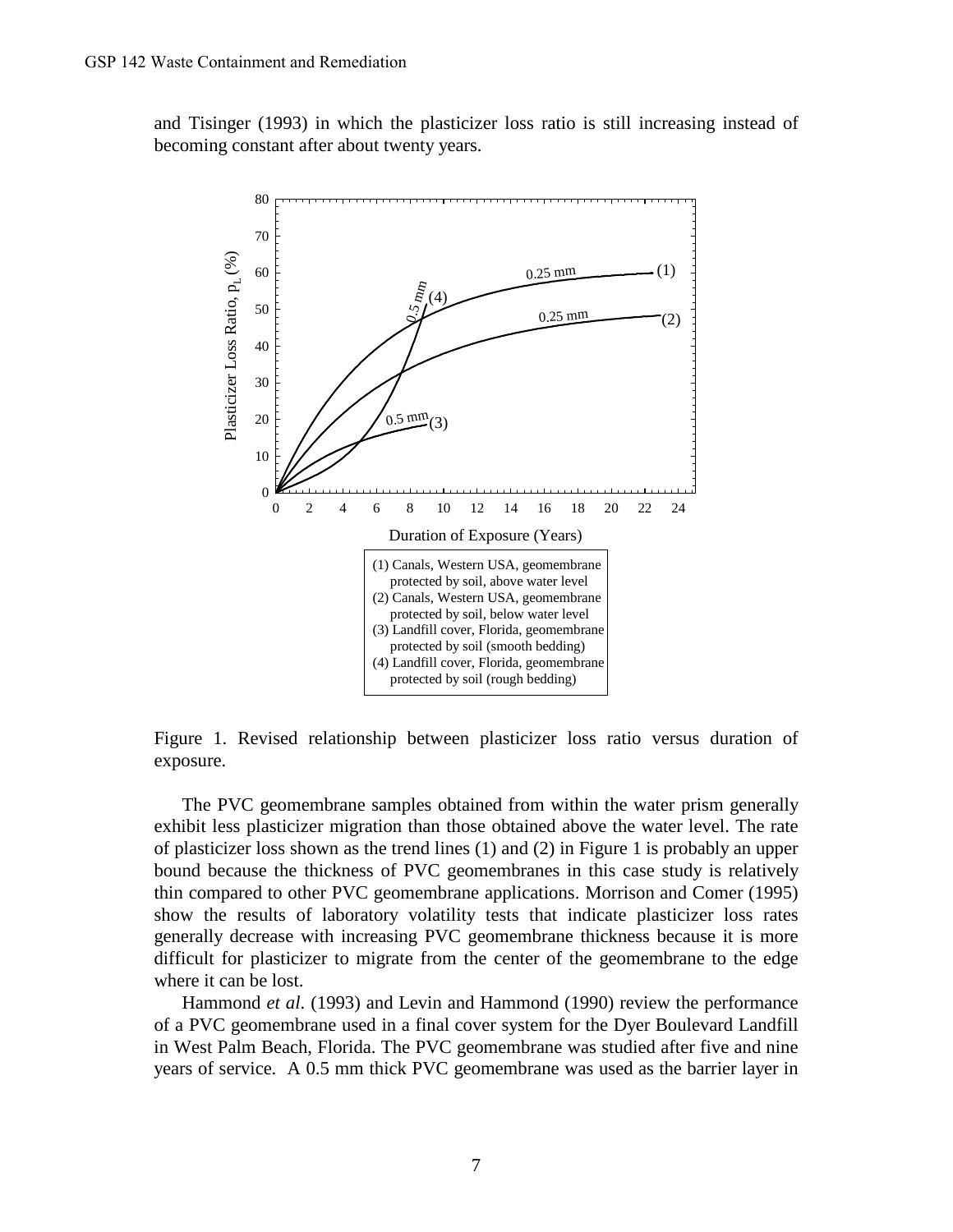the final cover system. The PVC geomembrane was covered with 0.6 m thick protective soil.

The initial plasticizer content  $(C_{P0})$  was assumed by Giroud and Tisinger (1993) to be 35%. After five years of service, Levin and Hammond (1990) report that the PVC geomembrane lost 13% of the initial plasticizer content. Giroud and Tisinger (1993) report the plasticizer loss ratio for five years as 15%. Nine years after construction of the cover system, portions of the PVC geomembrane that were placed on smooth bedding remained soft and flexible, while portions that were placed on rough bedding became less flexible because of the rough subgrade. The average plasticizer content  $(C_P)$  of the soft portions after nine years of service is reported as 26.5% (Hammond *et al*. 1993) and the plasticizer loss ratio is calculated to be 33% using Equation (2). In contrast, the average plasticizer content of the less flexible portions after nine years of service on the rough subgrade is reported as 17.6% by Hammond *et al*. (1993) and the plasticizer loss ratio is calculated to be 60% using Equation (2). The relationships between the plasticizer loss ratio and exposure time for PVC geomembranes placed on smooth bedding and rough bedding are proposed by Giroud and Tisinger (1993). Both trend lines show that the plasticizer loss ratio does not level off but continuously increases with time (Giroud and Tisinger 1993).

In this paper, the initial plasticizer content is reevaluated for this case using the initial PVC geomembrane density and a relationship between geomembrane density and plasticizer content proposed by Giroud and Tisinger (1993). The relationship is expressed as:

$$
C_P \approx 2.22 \left( 1 - \frac{\rho_{\text{GM}}}{1450} \right) \tag{3}
$$

where  $\rho_{GM}$  is the geomembrane density expressed in kg/m<sup>3</sup>. Giroud and Tisinger (1993) note that Equation (3) is a rough approximation for  $C_P$  because a small change in  $\rho_{\rm GM}$  corresponds to a large variation of  $C_P$ .

Hammond *et al*. (1993) and Levin and Hammond (1990) report that the initial PVC geomembrane density is 1250 kg/m<sup>3</sup>, i.e., specific gravity of 1.25. Therefore, the initial plasticizer content is calculated using Equation (3) to be 30.7% and not 35%. Also, they report the density of exhumed PVC geomembrane after five years of service as  $1270 \text{ kg/m}^3$ . The plasticizer content after five years of service is calculated using Equation (3) to be 27.6% and the corresponding plasticizer loss ratio is calculated using Equation (2) to be 14.0%. The plasticizer loss ratio of the soft portions after nine years of service is calculated to be 18.6% using Equation (2) and an initial plasticizer content of 30.7%. In contrast, the plasticizer loss ratio of the less flexible portions after nine years of service is calculated to be 51.7% using Equation (2) and an initial plasticizer content of 30.7%. The new relationships between the plasticizer loss ratio and exposure time for PVC geomembranes placed on smooth bedding and rough bedding are plotted as trend lines (3) and (4) in Figure 1, respectively. These trend lines show that plasticizer loss becomes essentially constant for the PVC geomembranes on the smooth bedding, but is still increasing for the rough bedding case after nine years. The reason for the poor performance on the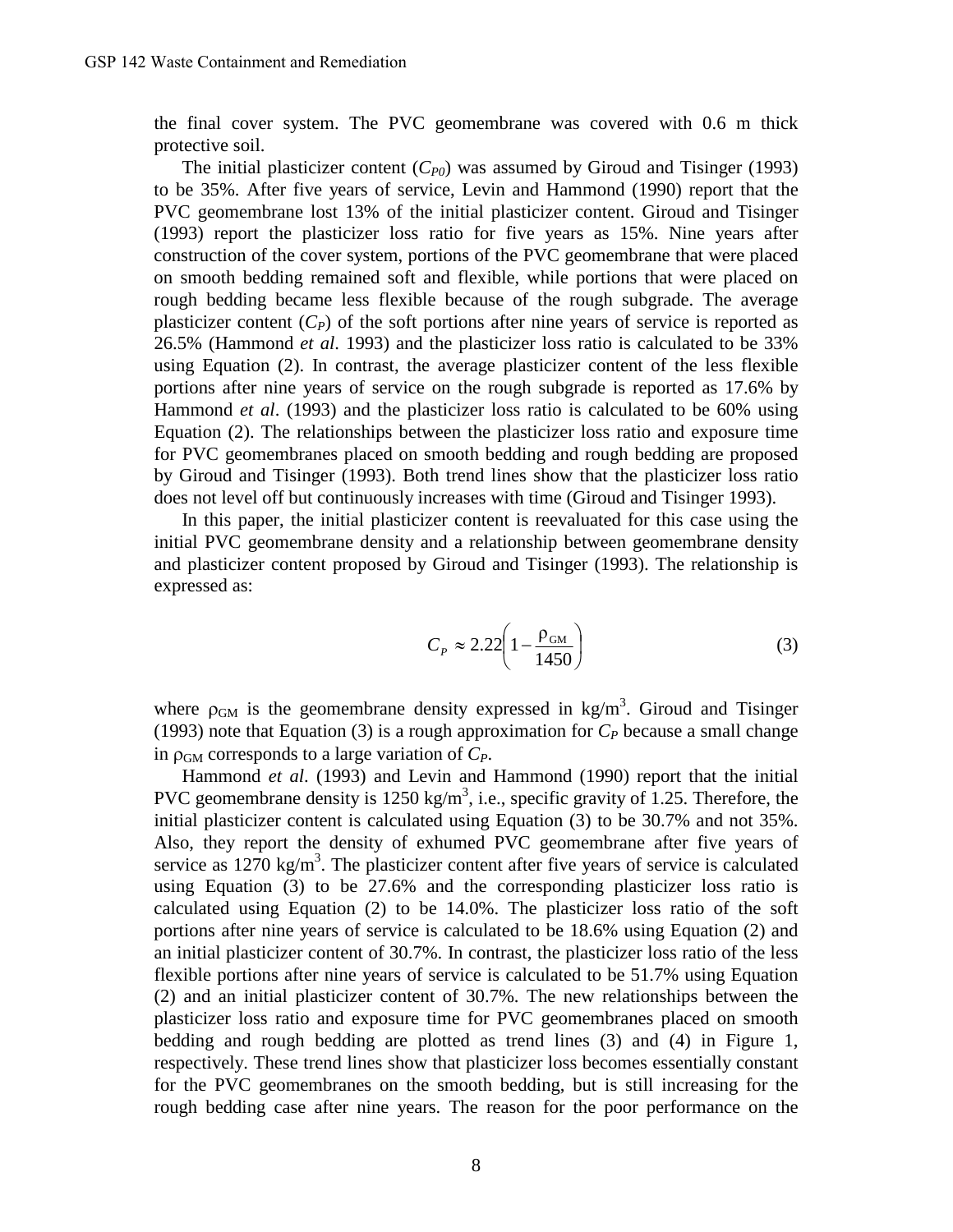rough bedding is not known but maybe caused by a thinning of the PVC at the rough points which facilitates migration of the plasticizer from the middle of the geomembrane or it may be that the air voids around the rough particles created micro climates where diffusion and evaporation were accelerated resulting in premature aging. Because it is recommended that PVC geomembranes be installed on a smooth subgrade, the rough bedding case is probably not typical of field performance of PVC geomembranes. This highlights the need to have a properly prepared subgrade.

Giroud and Tisinger (1993) summarize the performance of a 1 mm thick PVC geomembrane with an initial plasticizer content of 34% as a liner of evaporation ponds in the Sahara Desert, which is a harsh environment for volatile loss. After 3.5 years of direct exposure to extreme solar radiation, the geomembrane became less flexible and shrank. The geomembrane started developing tension as a result of the shrinkage that accelerated the brittleness of the liner. The plasticizer loss ratio with exposure time was assumed to exponentially increase (Giroud and Tisinger 1993). This case involves an environment of extreme volatile loss of plasticizer because of the exposed evaporation pond application. In addition, the extremely adverse environment including high ultraviolet radiation, high temperature, and no protective soil layer causes photo-degradation and thermal degradation of polymers. Therefore, this case history does not reflect a common application and behavior of plasticizer retention in PVC geomembranes and thus is not included in Figure 1.

## 4. FACTORS CONTROLLING PLASTICIZER RETENTION

External or environmental factors that influence plasticizer retention include temperature, chemicals, microorganisms, and the characteristic of the contact material, such as air, liquid, and a solid (Giroud and Tisinger 1993; Nass and Heiberger 1986; Wilson 1995). Internal or intrinsic factors controlling plasticizer retention are related to the molecular properties of the plasticizer. There are three relevant molecular properties of a plasticizer that control plasticizer retention (Wilson 1995): (1) molecular weight; (2) linearity; and (3) polarity. Because all of the plasticizers commonly used in PVC geomembranes are polar, only the molecular weight and linearity of plasticizers are discussed in the following section.

## 4.1 Molecular weight of plasticizer

It is common to relate plasticizer mobility with plasticizer molecular weight. The smaller the molecular weight of the plasticizer, the greater volatility and diffusion of the plasticizer. Conversely, the higher the plasticizer molecular weight, the lower the migration. However, a higher plasticizer molecular weight also reduces the compatibility and efficiency of the plasticization process. Increasing the plasticizer molecular weight increases plasticizer retention because as the molecular weight increases the size of the plasticizer increases, which makes it more difficult for the plasticizer to diffuse from the PVC molecular structure to the geomembrane surface. Therefore, a manufacturing dilemma is determining the plasticizer molecular weight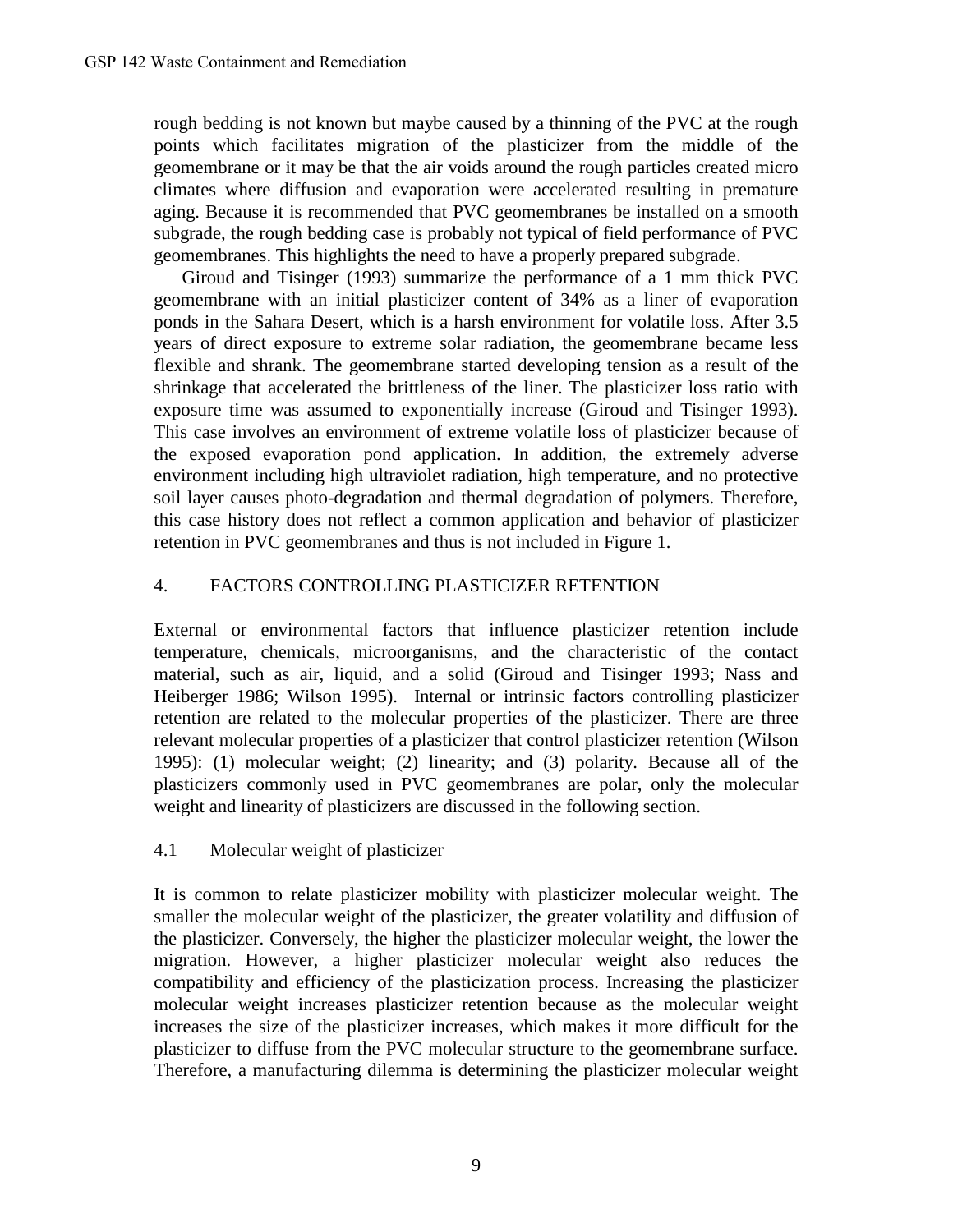that should be used to satisfy the conflicting requirements of increased plasticizer retention and decreased manufacturing compatibility and processibility.

Figure 2 presents a relationship between molecular weight of commonly used plasticizers and their volatile loss (i.e., data from Table 1). The volatile loss is measured for 24 hours at a temperature of 87 °C over activated carbon and the initial plasticizer content in each case is 40%, i.e., 67 phr (Stepek and Daoust 1983). Even though there is some scatter in the data, the volatile loss decreases with increasing the plasticizer molecular weight. When the molecular weight is greater than about 400, the volatile loss is less than 2% for this aggressive experimental condition.



Figure 2. Relationship between plasticizer molecular weight and volatile plasticizer loss.

Figure 3 presents a relationship between molecular weight of common plasticizers and plasticizer loss by water extraction (i.e., data from Table 1). The water extraction is measured for 24 hours at a temperature of 50 °C and the initial plasticizer content in each case is 40%, i.e., 67 phr (Stepek and Daoust 1983). The dependence of plasticizer migration into water is not significant in comparison with the other two mechanisms (i.e., volatile loss and migration into a solid), because as described previously the nature of the liquid medium strongly affects the water extraction rather than volatility or diffusion. It is evident from Figure 3 that the migration is less than 1% for a plasticizer molecular weight greater than 300.

Figure 4 presents a relationship between the molecular weight of selected plasticizers and the plasticizer migration rate into flexible polyurethane foam. The migration rate is measured for 24 hours at a temperature of 70 °C and the initial plasticizer content in each case is 50 phr (Wilson 1995). Figure 4 shows that increasing the plasticizer molecular weight decreases the plasticizer migration into the solid. When the molecular weight is greater than about 400, the migration rate into the polyurethane foam is less than about 0.1  $g/cm^2$ .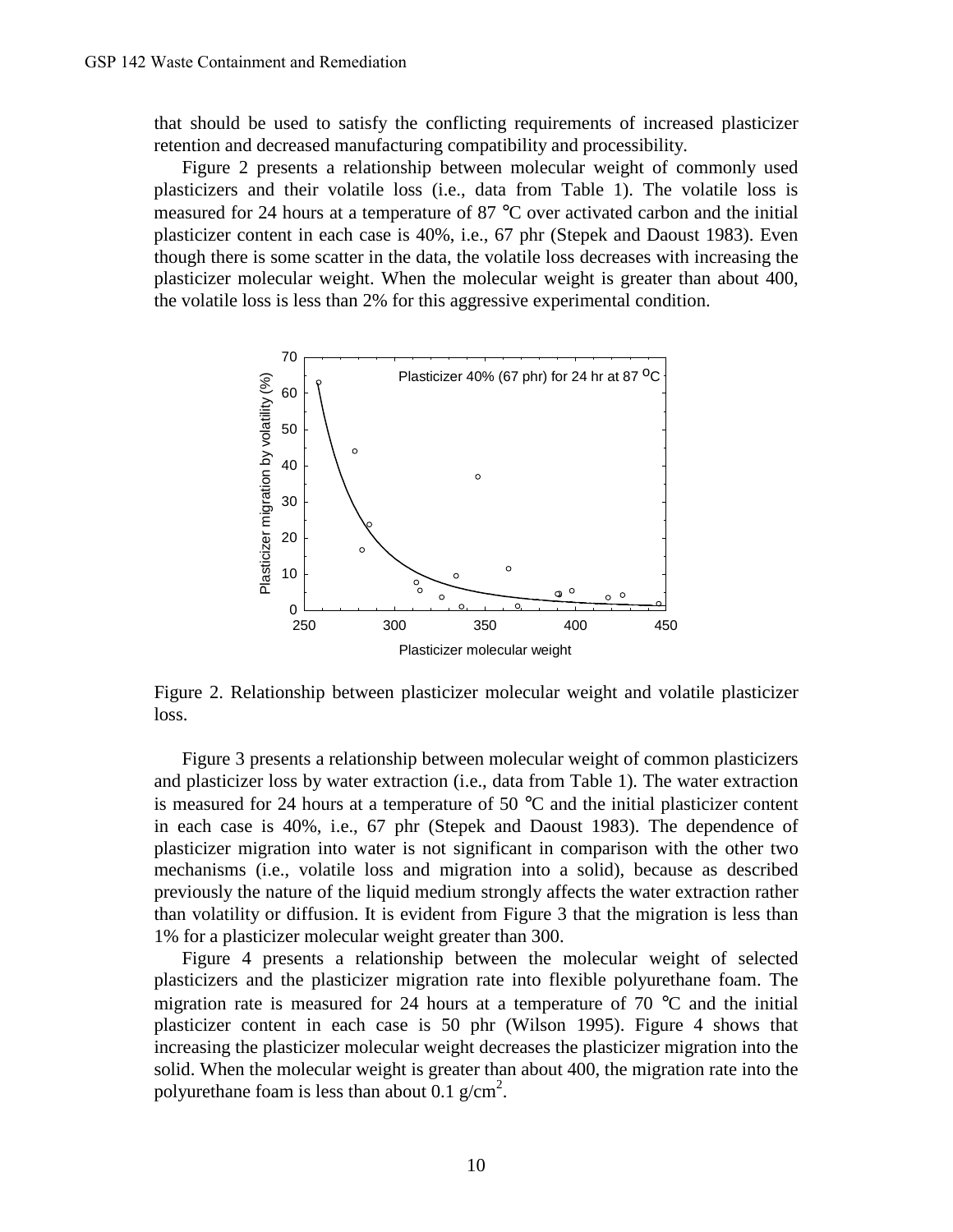

Figure 3. Relationship between plasticizer molecular weight and plasticizer loss by water extraction.



Figure 4. Relationship between plasticizer molecular weight and plasticizer migration into Polyurethane foam.

In summary, an increase in the molecular weight of plasticizers results in more time and energy required for the absorption of the plasticizer into the PVC resin during manufacturing. However, the advantages of using a higher plasticizer molecular weight include a decrease in the vapor pressure, which lowers the potential for volatile loss into air and migration into liquid and solid. As a result, it is recommended subsequently that a minimum average plasticizer molecular weight of 400 be used for PVC geomembranes to ensure excellent long-term preformance.

#### 4.2 Linearity of plasticizer

The linearity or branchness of the plasticizer is related to the shape of a plasticizer molecular structure. A plasticizer composed of straight chains is referred to as a linear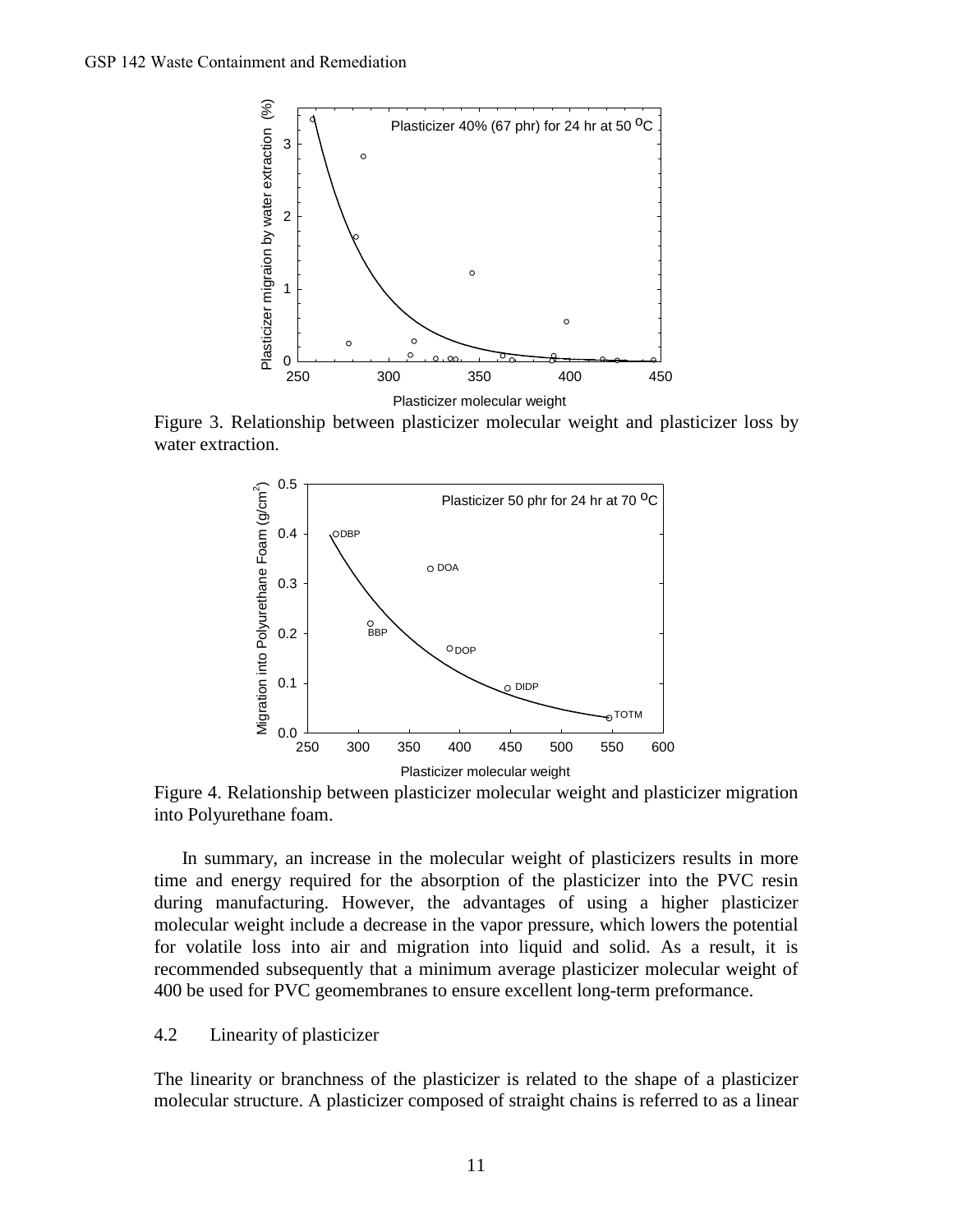plasticizer. In contrast, a plasticizer comprised of branched chains in the molecular structure is referred to as a branched plasticizer. To quantify the degree of the plasticizer linearity or branchness, the branching index is usually used. The branching index is the percentage of the total number of carbon atoms contained in side chains (Wilson 1995). The greater the branchness index, the lower the linearity of the plasticizer molecular structure.

Giroud and Tisinger (1993) state that linear phthalates generally do not migrate as easily as branched plasticizers such as DOP. This remark is correct if only volatile loss of plasticizer is considered (Wilson 1995). Orem and Sears (1979) present the volatility of PVC manufactured with four different plasticizers with different levels of linearity. The four plasticizers consist of two highly branched plasticizers, i.e., diisodecyl phthalate (DIDP) and diisononyl phthalate (DINP), one singly branched plasticizer, i.e., DOP, and one linear plasticizer, i.e., heptyl-nonyl-undecyl phthalate. The linear plasticizer is less volatile and thus beneficial over the branched plasticizers when used in PVC for outdoor usage without a protective cover layer (Krauskopf 1993; Orem and Sears 1979).

For plasticizer migration into liquid or a solid, branched plasticizers can have less plasticizer loss than linear plasticizers (Diebel 2002; Wilson 1995). Figure 4 shows that DOP and DOA (dioctyladipate) have similar molecular weights, i.e., the molecular weights of DOP and DOA are 390 and 371, respectively. However, the plasticizer migration of DOA is about two times greater than DOP because DOA is a highly linear plasticizer and DOP is a branched plasticizer.

If a plasticizer molecular structure is highly branched, the PVC geomembrane manufactured with this plasticizer will show poorer low temperature performance, i.e., the PVC geomembrane has a higher glass transition temperature, and becomes rigid and brittle sooner as the temperature decreases. Therefore, highly branched plasticizers may have restrictions in the required operating temperature ranges for the geomembrane. In summary, an increase in the branching index of a plasticizer results in an increase in the vapor pressure that increases volatile loss into air. However, the advantage of higher branchness is to retard plasticizer migration into liquid or a solid.

## 5. DESIGN SPECIFICATION

Plasticizer retention is controlled by many external and internal factors. The external or environmental factors such as temperature, chemicals, microorganisms, and the characteristic of the contact material such as air, liquid, and a solid, are related to the site-specific condition. These external factors should be considered in design and construction quality control for the liner and cover systems that use PVC geomembranes as a barrier. The internal factors controlling plasticizer retention include the molecular weight and linearity of the plasticizer. These internal factors should be considered by the manufacturer because the type of plasticizer can influence the processability.

In order to maximize plasticizer retention, it is recommended to specify a minimum value of plasticizer molecular weight. The specification recommended subsequently in this paper is that the average molecular weight of the plasticizer in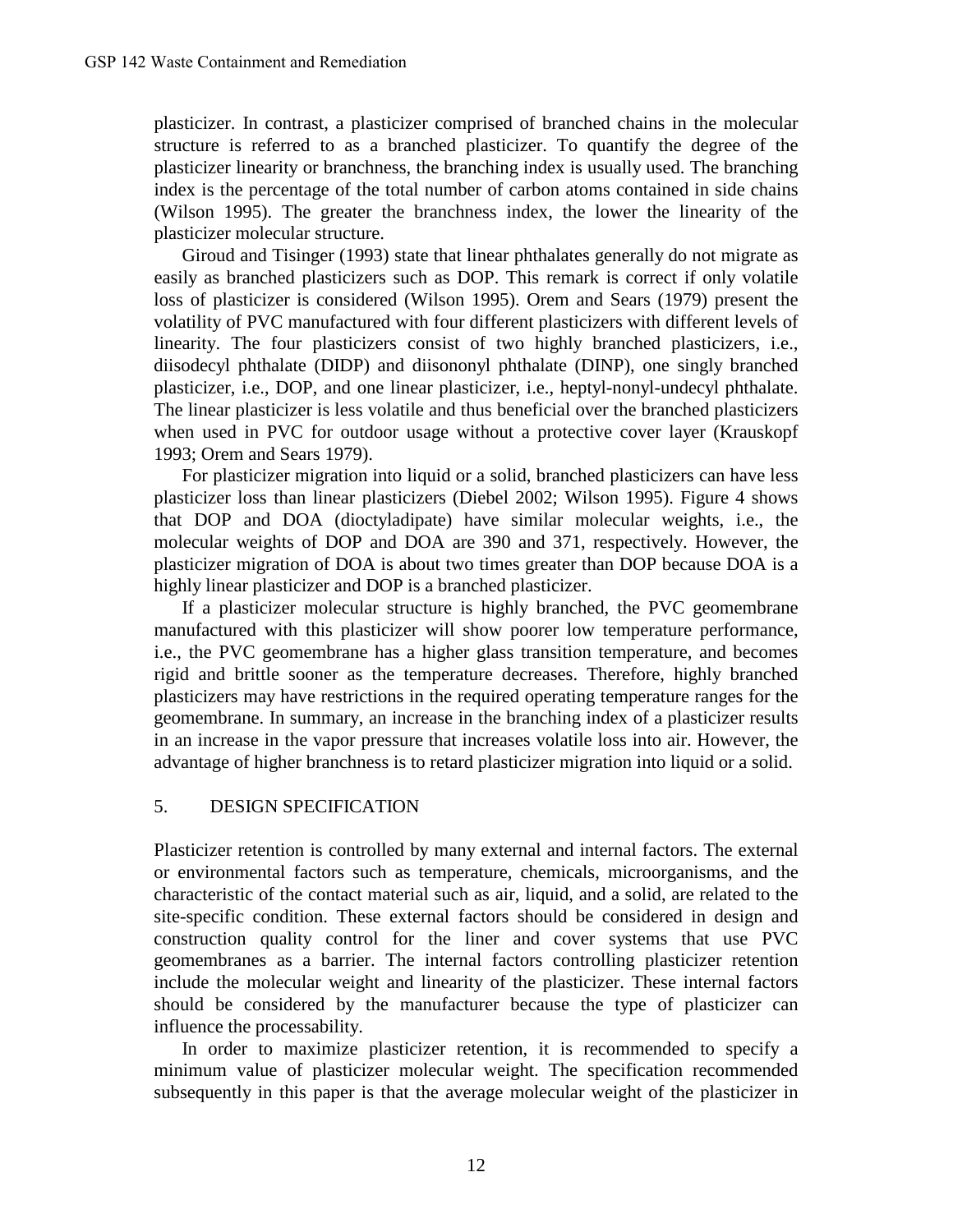PVC geomembranes should be equal to or greater than 400. Figures 2, 3, and 4 show that a plasticizer molecular weight greater than 400 provides excellent plasticizer retention. Therefore, the specification of average molecular weight of plasticizers equal to or greater than 400 is recommended to ensure excellent plasticizer retention in the field for containment purposes.

Wilson (1995) recommends that a weighted-average method of each plasticizer be used for averaging some physical properties of plasticizer compounds such as the softness number and cold flex temperature if no specific interactions occur between the plasticizers. The weighted-average method can be used to obtain the average molecular weight if more than one plasticizer is used. For example, if the PVC geomemebrane uses DOP of 30 phr and DIDP of 20 phr in the plasticization process and the total plasticizer content is 50 phr. The molecular weights of DOP and DIDP are 390 and 446, respectively. The average molecular weight of this plasticizer compound is calculated using the weighted-average method as follows:

$$
\text{Ave.molecular weight} = \frac{(M_{\text{DOP}} \times C_{\text{DOP}}) + (M_{\text{DIDP}} \times C_{\text{DIDP}})}{C_{\text{TOTAL}}}
$$
  
= 
$$
\frac{(390 \times 30) + (446 \times 20)}{50} = 412
$$
 (4)

where  $M_{\text{DOP}}$  and  $M_{\text{DIDP}}$  are the molecular weight of DOP and DIDP, respectively.  $C_{\text{DOP}}$  and  $C_{\text{DIDP}}$  are the plasticizer content of DOP and DIDP, respectively, and  $C_{\text{TOTAL}}$ is the total plasticizer content. Although DOP is one of the most common plasticizers used in PVC geomembranes, the molecular weight of DOP (i.e., 390) does not meet the recommended plasticizer molecular weight. However, by compounding DOP with DIDP, which has a higher molecular weight (i.e., 446) than DOP, an average molecular weight greater than 400, i.e., 412, can be obtained to satisfy the recommended value.

Even after publication of the PGI-1103 specification on January 1, 2003, competitors still expressed concern about whether or not PVC geomembranes will remain flexible. To address this issue head-on, the PVC Geomembrane Institute (PGI) decided to amend the PGI-1103 specification to include minimum requirements for the plasticizer used in the formulation of flexible PVC. To ensure a suitable plasticizer is being used for long-term performance, the new PGI-1104 specification requires that the plasticizer have an average molecular weight of 400 or greater. The PGI-1104 specification requires that the average molecular weight of the plasticizer be an index property and thus the molecular weight of the plasticizer will be measured when preparing and approving a geomembrane formulation.

The PGI-1104 specification also precludes the use of adipates and chlorinated secondary plasticizers to ensure long-term plasticizer retention. Most, if not all, manufacturers are already complying with this requirement but the PGI believes modifying PGI-1104 provides a method to ensure the long-term quality of the plasticizer being used in flexible PVC geomembranes before installation.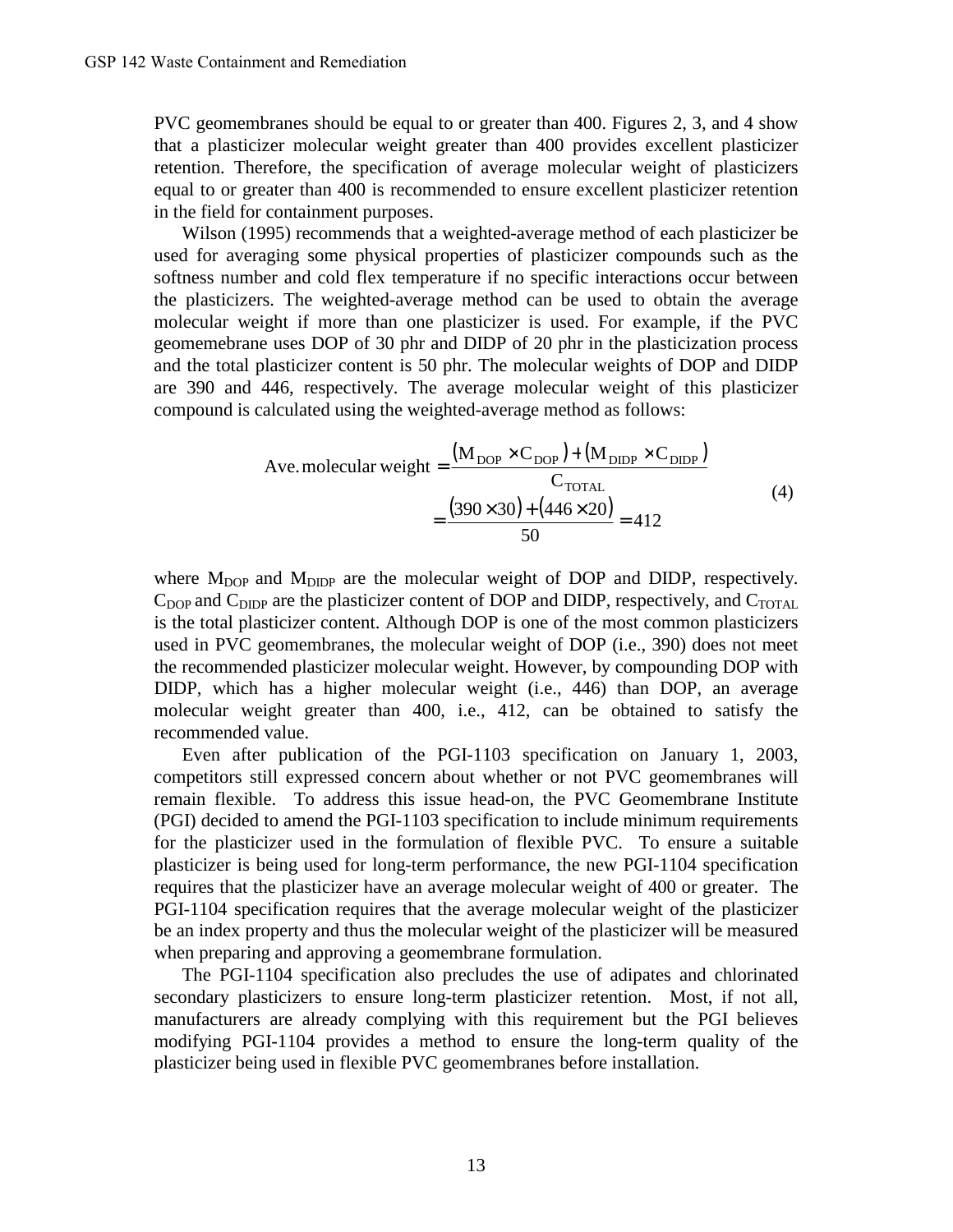### 6 CONCLUSIONS

Plasticizer loss can reduce the flexibility of PVC geomembranes. Plasticizer loss is attributed to the following three mechanisms, volatile loss, migration into a liquid, and migration into an absorbent solid. The molecular weight and linearity of the plasticizer play a major role in controlling plasticizer loss caused by these three mechanisms. The advantages of higher plasticizer molecular weight include decreasing the vapor pressure of the plasticizer, which lowers volatile loss into air and slows plasticizer migration into liquids and solids.

The case studies performed by Giroud and Tisinger (1993) are revised to develop new relationships between plasticizer loss ratio and exposure time. One of the case studies involving a PVC geomembrane in evaporation ponds in the Sahara Desert is removed from the database because this condition does not reflect a typical application. In the revised cases except for a PVC geomembrane placed on rough bedding in a landfill cover in Florida, the plasticizer loss even in thin (0.25 and 0.5 mm thick) PVC geomembranes does not increase continuously with time but eventually becomes constant.

The new PGI-1104 specification requires an average plasticizer molecular weight greater than or equal to 400 to ensure long-term plasticizer retention. It is recommended that the weighted-average procedure be used to calculate the average molecular weight of the plasticizer when two or more plasticizers are incorporated into manufacturing the PVC geomembrane.

### **REFERENCES**

- Bailey, D.M., Foltz, S.D., Rossiter, W.J., and Lechner, J.A., 1997, "Performance of Polyvinyl Chloride (PVC) Roofing: Results of A Ten-Year Field Study", Proceedings of  $4<sup>th</sup>$  International Symposium on Roofing Technology, Gaithersburg, Maryland, pp. 253-264.
- Diebel, P.W., 2002, "The Effect of Formulation on the Physical Properties and Durability of Flexible PVC Geomembranes", Proceedings of the *7th International Conference on Geosynthetics*, IFAI, pp. 28 - 34.
- Fayoux, D., Gousse, F., and Rummens, F., 1993, "Assessment on a PVC Geomembrane in a Landfill After Ten Years", Proceedings Sardinia 93, 4<sup>th</sup> International Landfill Symposium, Vol. 1, pp. 369-378
- Giroud, J. P., 1984, "Aging of PVC Geomembranes in Uranium Mine Tailing Ponds", Proceedings of International Conference of Geomembranes, Vol. 2, Denver, CO, pp. 311-316.
- Giroud, J. P. and Tisinger, L. G., 1993, "The Influence of Plasticizers on the Performance of PVC Geomembranes", *Proceedings of Geosynthetic Liner Systems: Innovation, Concerns, and Design*, IFAI, St. Paul, MN, pp. 169-196.
- Hammond, M., Hsuan, G., Mackey, R.E., and Levin, S.B., 1993, "The Reexamination of a Nine-Year-Old PVC Geomembrane Used in Top Cap Application", *Proceedings of the 31st Annual SWANA Conference*, San Jose, CA, pp. 365-380.